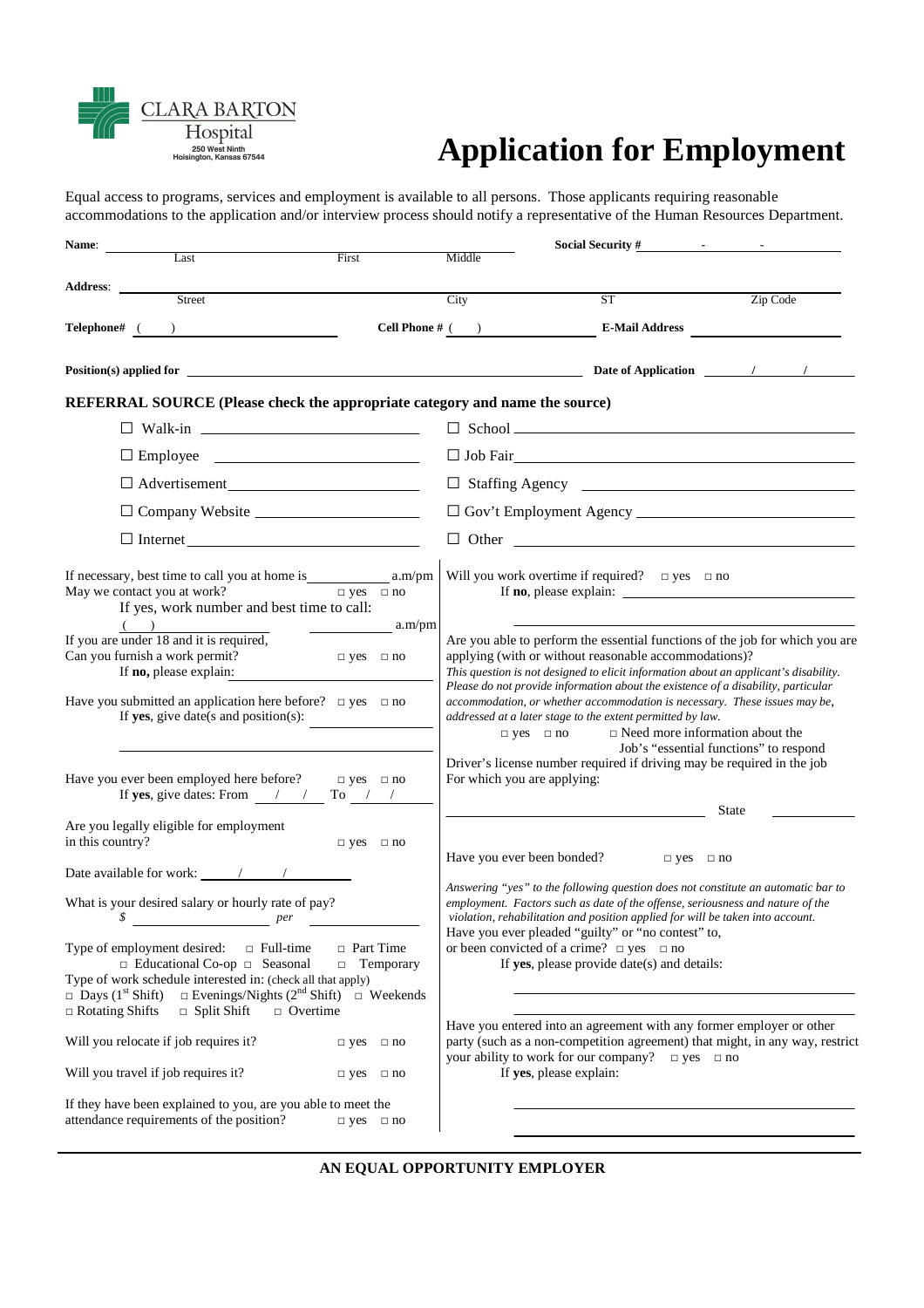## **Employment History**

|                                                                | Starting with your most recent employer, provide the following information. |                                                                              |                                                                                                           |  |  |
|----------------------------------------------------------------|-----------------------------------------------------------------------------|------------------------------------------------------------------------------|-----------------------------------------------------------------------------------------------------------|--|--|
| Employer                                                       | Telephone                                                                   |                                                                              | Month<br>Year<br>Month<br>Year<br>Dates employed<br>to                                                    |  |  |
| <b>Street Address</b>                                          | City                                                                        | <b>State</b>                                                                 | <b>Compensation (Starting)</b><br>$\square$ Salary<br>$\Box$ Hourly<br>per                                |  |  |
| Starting job title (for most recent position held)             |                                                                             |                                                                              | Commission/Bonus/Other \$<br><b>Compensation (final)</b>                                                  |  |  |
| Immediate Supervisor (for most recent position held)           |                                                                             | May we contact for reference?<br>$\Box$ later<br>$\square$ yes<br>$\Box$ no  | $\Box$ Hourly<br>$\square$ Salary<br>\$<br>per<br>Commission/Bonus/Other<br>- \$                          |  |  |
| Why did you leave?                                             |                                                                             |                                                                              |                                                                                                           |  |  |
| Summarize the type of work performed and job responsibilities. |                                                                             |                                                                              |                                                                                                           |  |  |
| What did you like most about the position?                     |                                                                             |                                                                              |                                                                                                           |  |  |
| What were the things you liked least about the position?       |                                                                             |                                                                              |                                                                                                           |  |  |
| Employer                                                       | Telephone                                                                   |                                                                              | Month<br>Year<br>Month<br>Year<br>Dates employed<br>to                                                    |  |  |
| <b>Street Address</b>                                          | City                                                                        | State                                                                        | <b>Compensation (Starting)</b><br>$\square$ Salary<br>$\Box$ Hourly<br>per                                |  |  |
| Starting job title (for most recent position held)             |                                                                             |                                                                              | Commission/Bonus/Other \$<br><b>Compensation (final)</b>                                                  |  |  |
| Immediate Supervisor (for most recent position held)           |                                                                             | May we contact for reference?<br>$\Box$ later<br>$\Box$ no<br>$\square$ yes. | $\square$ Salary<br>$\Box$ Hourly<br>per<br>Commission/Bonus/Other \$                                     |  |  |
| Why did you leave?                                             |                                                                             |                                                                              |                                                                                                           |  |  |
| Summarize the type of work performed and job responsibilities. |                                                                             |                                                                              |                                                                                                           |  |  |
| What did you like most about the position?                     |                                                                             |                                                                              |                                                                                                           |  |  |
| What were the things you liked least about the position?       |                                                                             |                                                                              |                                                                                                           |  |  |
| Employer                                                       | Telephone                                                                   |                                                                              | Year<br>Month<br>Month<br>Year<br>Dates employed<br>$\sqrt{2}$<br>to                                      |  |  |
| <b>Street Address</b>                                          | City                                                                        | <b>State</b>                                                                 | <b>Compensation (Starting)</b><br>$\square$ Salary<br>$\Box$ Hourly<br>per                                |  |  |
| Starting job title (for most recent position held)             |                                                                             |                                                                              | Commission/Bonus/Other \$<br><b>Compensation (final)</b>                                                  |  |  |
| Immediate Supervisor (for most recent position held)           |                                                                             | May we contact for reference?<br>$\Box$ later<br>$\square$ yes<br>$\Box$ no  | $\Box$ Hourly<br>$\square$ Salary<br>per<br>Commission/Bonus/Other \$                                     |  |  |
| Why did you leave?                                             |                                                                             |                                                                              |                                                                                                           |  |  |
|                                                                |                                                                             |                                                                              |                                                                                                           |  |  |
| Summarize the type of work performed and job responsibilities. |                                                                             |                                                                              |                                                                                                           |  |  |
| What did you like most about the position?                     |                                                                             |                                                                              |                                                                                                           |  |  |
| What were the things you liked least about the position?       |                                                                             |                                                                              |                                                                                                           |  |  |
| Employer                                                       | Telephone.                                                                  |                                                                              | Year<br>Month<br>Month<br>Year<br>to                                                                      |  |  |
| <b>Street Address</b>                                          | City                                                                        | State                                                                        | Dates employed<br><b>Compensation (Starting)</b>                                                          |  |  |
| Starting job title (for most recent position held)             |                                                                             |                                                                              | $\Box$ Hourly<br>$\square$ Salary<br>per<br>Commission/Bonus/Other \$                                     |  |  |
| Immediate Supervisor (for most recent position held)           |                                                                             | May we contact for reference?                                                | <b>Compensation (final)</b><br>$\square$ Salary<br>$\Box$ Hourly<br>S<br>per<br>Commission/Bonus/Other \$ |  |  |
| Why did you leave?                                             |                                                                             | $\Box$ later<br>$\neg$ yes<br>$\Box$ no                                      |                                                                                                           |  |  |
| Summarize the type of work performed and job responsibilities. |                                                                             |                                                                              |                                                                                                           |  |  |
| What did you like most about the position?                     |                                                                             |                                                                              |                                                                                                           |  |  |
| What were the things you liked least about the position?       |                                                                             |                                                                              |                                                                                                           |  |  |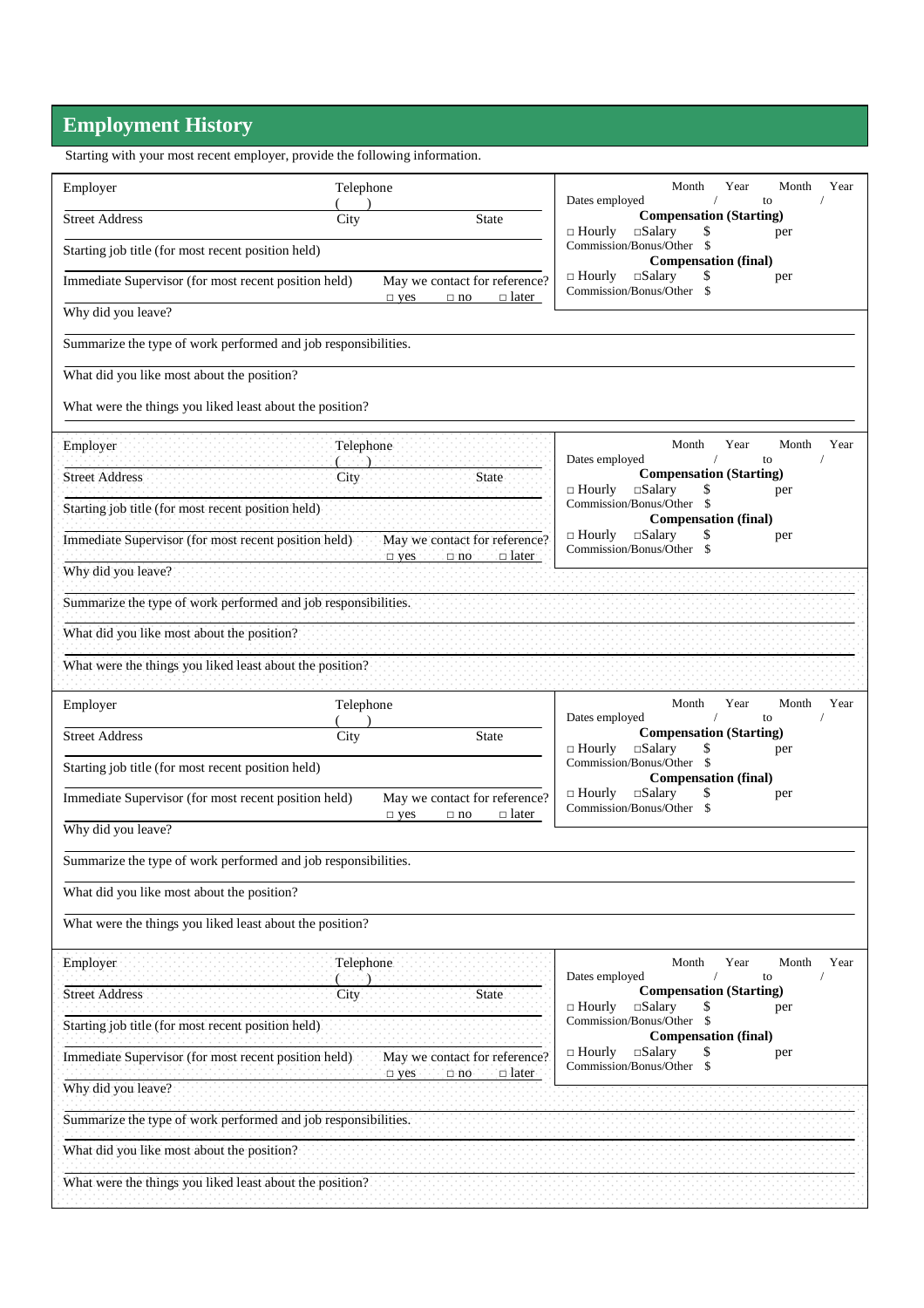### **Employment History (continued)**

Explain any gaps in your employment, other than those due to personal illness, injury or disability.

If not addressed on previous page, have you ever been fired or asked to resign from a job?  $\Box$  yes  $\Box$  no If **yes**, please explain

#### **Skills and Qualifications**

Please use the space below for any additional information necessary to describe your full qualifications (i.e. specialty areas such as ICU, OB/GYN, special equipment, typing speed, computer software programs).

Do you speak, read or write in any language other than English? If **yes**, please describe

| <b>Education and Training</b> | Name of school and address | <b>No. of Years</b> | Course/Major | <b>Diploma/Degree</b> |
|-------------------------------|----------------------------|---------------------|--------------|-----------------------|
|                               |                            |                     |              |                       |
|                               |                            |                     |              |                       |
| 2.                            |                            |                     |              |                       |
|                               |                            |                     |              |                       |

| <b>Professionals and Technical Applicants Only</b> |                        |                       |                        |  |
|----------------------------------------------------|------------------------|-----------------------|------------------------|--|
| <b>Professional License No.</b>                    | <b>Type of License</b> | <b>Place of issue</b> | <b>Expiration Date</b> |  |
|                                                    |                        |                       |                        |  |
|                                                    |                        |                       |                        |  |

**Membership in professional organizations;** If you are license, has your license ever been suspended or revoked or are you currently involved in any proceeding that could affect your license or certification? □ yes □ no If yes, please give date, location and disposition of your case:

### **References**

List the name and telephone number of three business/work references who are *not* related to you and are not previous supervisors. If not applicable, list three school or personal references who are *not* related to you.

| Name | Title | Relationship | Telephone | <b>Yrs Known</b> |
|------|-------|--------------|-----------|------------------|
|      |       |              |           |                  |
|      |       |              |           |                  |
|      |       |              |           |                  |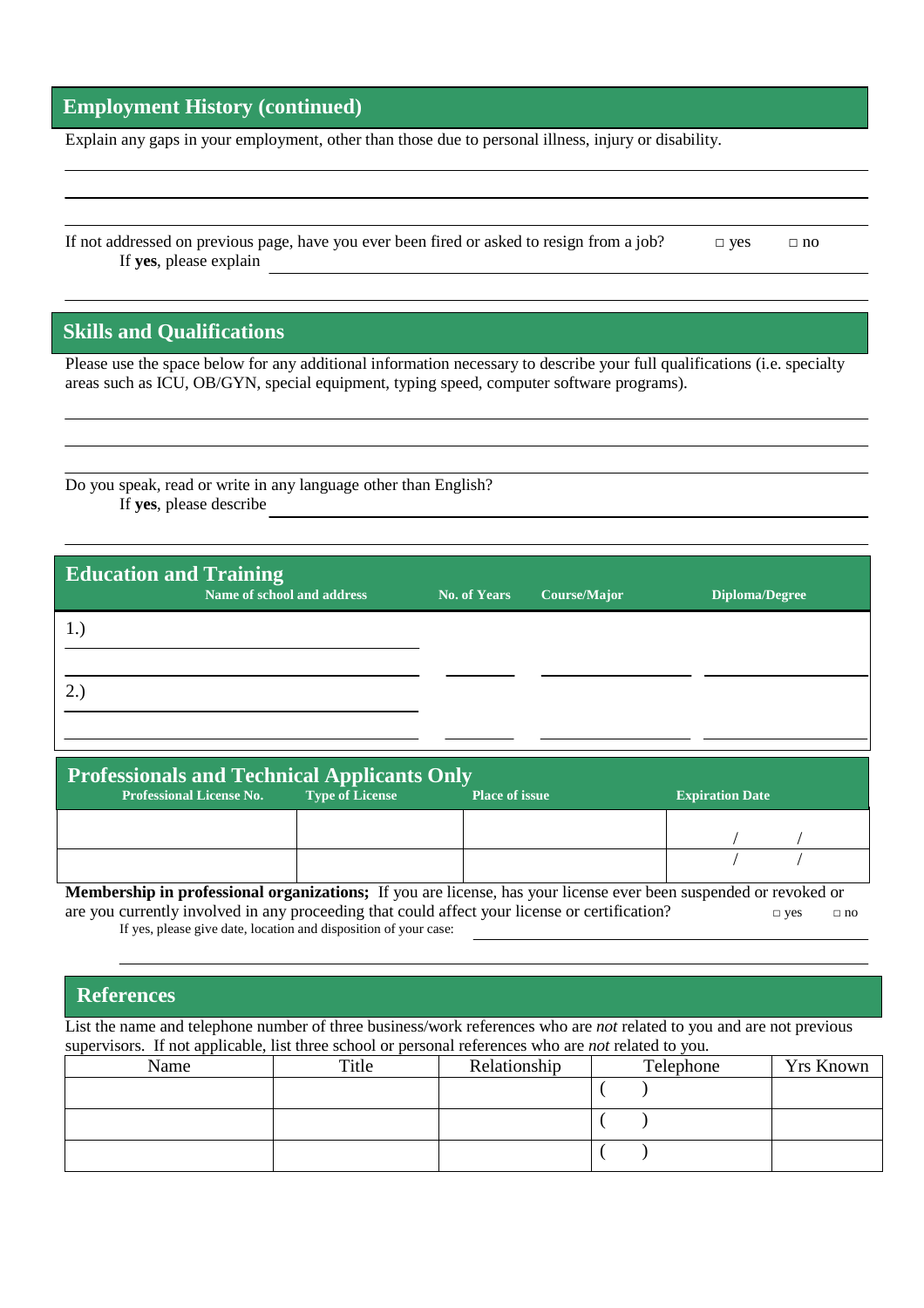#### **Related Information**

To what job-related organizations (professional, trade, etc.) do you belong?  *Exclude memberships that would reveal race, color, religion, sex, national origin, citizenship, age, metal or physical disabilities, veteran/reserve national guard or any similar protected status.* 

| reference reserve namental guara or any simular profected status. |              |  |  |  |
|-------------------------------------------------------------------|--------------|--|--|--|
| Organization                                                      | Offices Held |  |  |  |
|                                                                   |              |  |  |  |
|                                                                   |              |  |  |  |
|                                                                   |              |  |  |  |
|                                                                   |              |  |  |  |
|                                                                   |              |  |  |  |
|                                                                   |              |  |  |  |

List special accomplishments, publications, awards, etc.

*Exclude information that would reveal race, color, religion, sex, national origin, citizenship, age, mental or physical disabilities, veteran/reserve national guard or any other similarly protected status.* 

In your current or prior job, have you ever written instructions or directions to be followed by employees or customers?  $\Box$  yes  $\Box$  no  $\Box$  not applicable

If yes, please explain:

Is there any other job-related information you want us to know about you?

#### **Applicant Statement**

*I* certify that all information *I have provided in order to apply for and secure work with this employer is true, complete and correct.* 

*I expressly authorize, without reservation, the employer, its representative, employees or agents to contact and obtain information from all references (personal and professional, employers, public agencies, licensing authorities and educational institutions and to otherwise verify the accuracy of all information provided by me in this application, resume or job interview. I hereby waive any and all rights and claims I may have regarding the employer, its agents, employees or representatives, for seeking, gathering and using truthful and non-defamatory information, in a lawful manner, in the employment process and all other persons, corporations or organizations for furnishing such information about me.* 

*I understand that this employer does not unlawfully discriminate in employment and no question on this application is used for the purpose of limiting or eliminating any applicant from consideration for employment on any basis prohibited by applicable local, state or federal law.* 

*I understand that this application remains current for only 30 days. At the conclusion of that time, if I have not heard from the employer and still wish to be considered for employment it will be necessary for me to reapply and fill out a new application.* 

*If I am hired, I understand that I am free to resign at any time, with or without cause and with or without prior notice, and the employer reserves the same right to terminate my employment at any time, with or without cause and with or without prior notice, except as may be required by law. This application does not constitute an agreement or contract for employment for any specified period or definite duration. I understand that no supervisor or representative of the employer is authorized to make any assurances to the contrary and that no implied oral or written agreements contrary to the foregoing express language are valid unless they are in writing and signed by the employer's president.* 

*I also understand that if I am hired, I will be required to provide proof of identity and legal authorization to work in the United States and that federal immigration laws require me to complete an I-9 Form in this regard.* 

*This Company does not tolerate unlawful discrimination in its employment practices. No question on this application is used for the purpose of limiting or excluding an application from consideration for employment on the basis of his or her sex, race, color, religion, national origin, citizenship, age, disability or any other protected status under applicable federal, state, or local law. This Company likewise does not tolerate harassment based on sex, race, color, religion, national origin, citizenship, age, disability, or any other protected status. Examples of prohibited harassment include, but are not limited to , unwelcome physical contact, offensive gestures, unwelcome comments, jokes, epithets, threats, insults, name-calling, negative stereotyping, possession or display of derogatory pictures or other graphic materials, and any other words or conduct that demean, stigmatize, intimidate, or single out a person because of his/her membership in a protected category. Harassment of our employees is strictly prohibited, whether it is committed by a manager, coworker, subordinate, or non*employee (such as a vendor or customer). The Company takes all complaints of harassment seriously and all complaints will be investigated promptly and *thoroughly.* 

*I understand that any information provided by me that is found to be false, incomplete or misrepresented in any respect, will be sufficient cause to (i) eliminate me from further consideration for employment, or (ii) may result in my immediate discharge from the employer's service, whenever it is discovered.* 

#### **DO NOT SIGN UNTIL YOU HAVE READ THE ABOVE APPLICANT STATEMENT**

I certify that I have read, fully understand and accept all terms of the foregoing Applicant Statement.

| <b>Signature of Applicant</b> | Date |
|-------------------------------|------|
|-------------------------------|------|